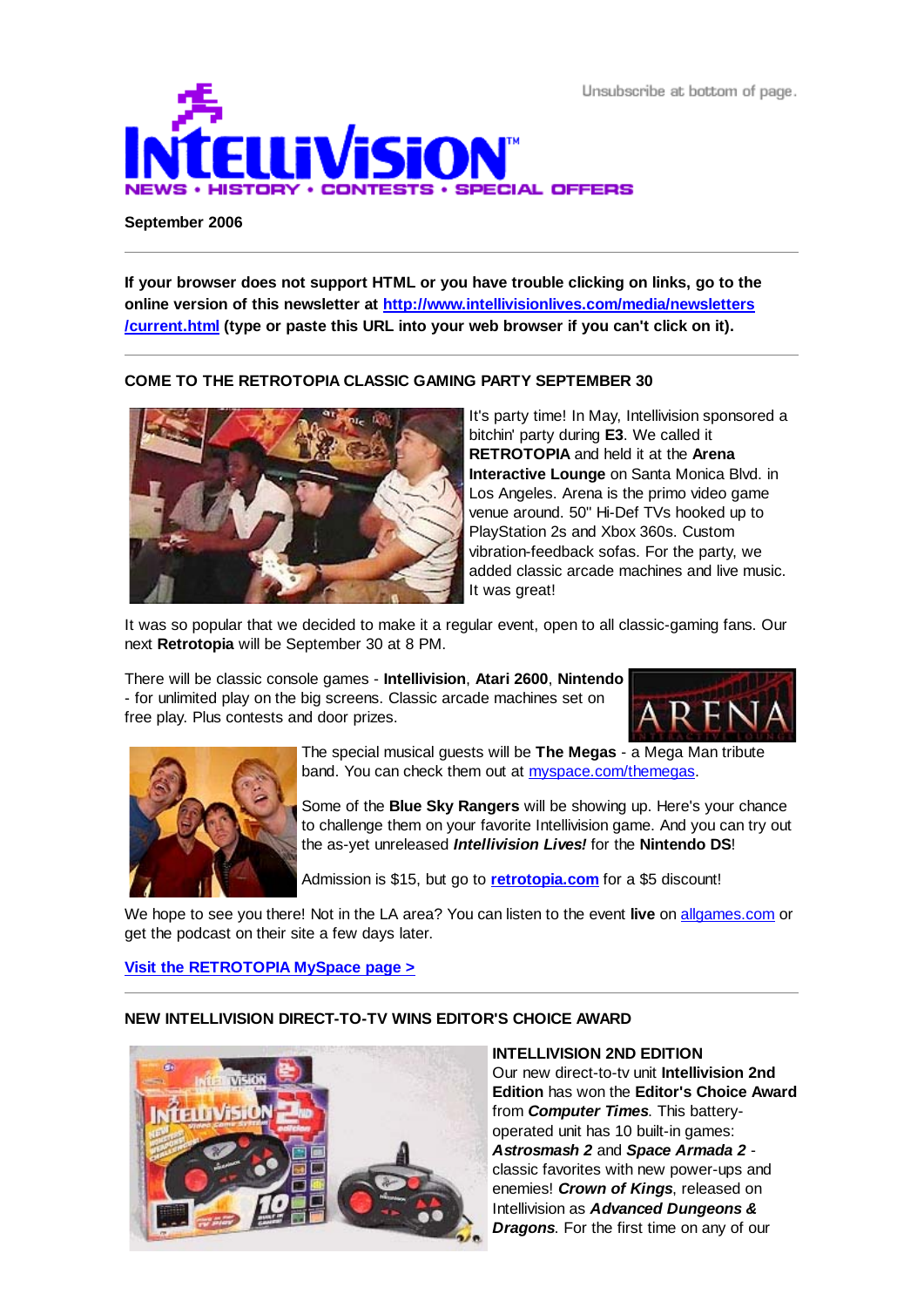#### collections - *Deadly Discs!* Plus *Beach*

*Volleyball*, *Frog Bog*, *Tennis*, *Space Gunner* & *Maze Shoot* (from *Sharp Shot*) and a new game, *Long Drive Golf*.

"We're very happy with the **2nd Edition**," says Intellivision President **Keith Robinson**. "Some Intellivision purists didn't like our original plug-and-plays because the games are reprogrammed, not emulated. But we took advantage of that on this unit to upgrade *Astrosmash* and *Space Armada*. *Astromash 2* in particular looks and plays more like the 'real' *Astrosmash* than before, but



with new features that are alot of fun. John Sohl, who created *Astrosmash*, played this new version at **E3** and loved it. And by reprogramming *Deadly Discs*, we were able to change some of the licensed graphics that has kept us from re-releasing the game in the past. If you can accept that some of the sounds and controls aren't identical to the console versions, I think you'll really like this unit!"



## **INTELLIVISION X2 DIRECT-TO-TV**

One store chain sold so many Intellivision direct-to-TV units during Christmas 2004 that they asked us for an exclusive product for Christmas 2005. The result was *Intellivision X2* - a direct-to-tv video game system with **two** controllers. Last year you could only get them at their stores (we can't mention their name, but Intellivision is apparently the "beyond" in what they sell), but now we have them available on our web site.



You can play sports games *Baseball*, *Soccer*, *Football*, *Beach Volleyball*, *Hockey* and *Tennis* head-to-head against a friend. And you each have your own controller while playing turn-taking arcade-style games, including (for the first time in two-player versions) *Astrosmash*, *Space Armada, Buzz Bombers* and *Night Stalker!* The battery-powered *Intellivision X2* comes with 15 built-in games.

## **Get Intellivision 2nd Edition and Intellivision 2X >**



#### **NEW BOOK FOR GAMERS AND ART LOVERS**

A couple of years ago animation and game expert **Jon Gibson** challenged a hundred or so artists to interpret their vision of video games and the influence they have had on our culture.

The result was **I Am 8-Bit**, a 2005 gallery exhibit of paintings and sculptures that could be humorous, shocking and thought-provoking. **Intellivision** was proud to be a sponsor of the opening and closing night events at the exhibit.

Now comes the book *I Am 8-Bit*, featuring 156 full-color pages of the best images from the gallery exhibit. This is the ultimate coffee table book for gamers and art lovers alike!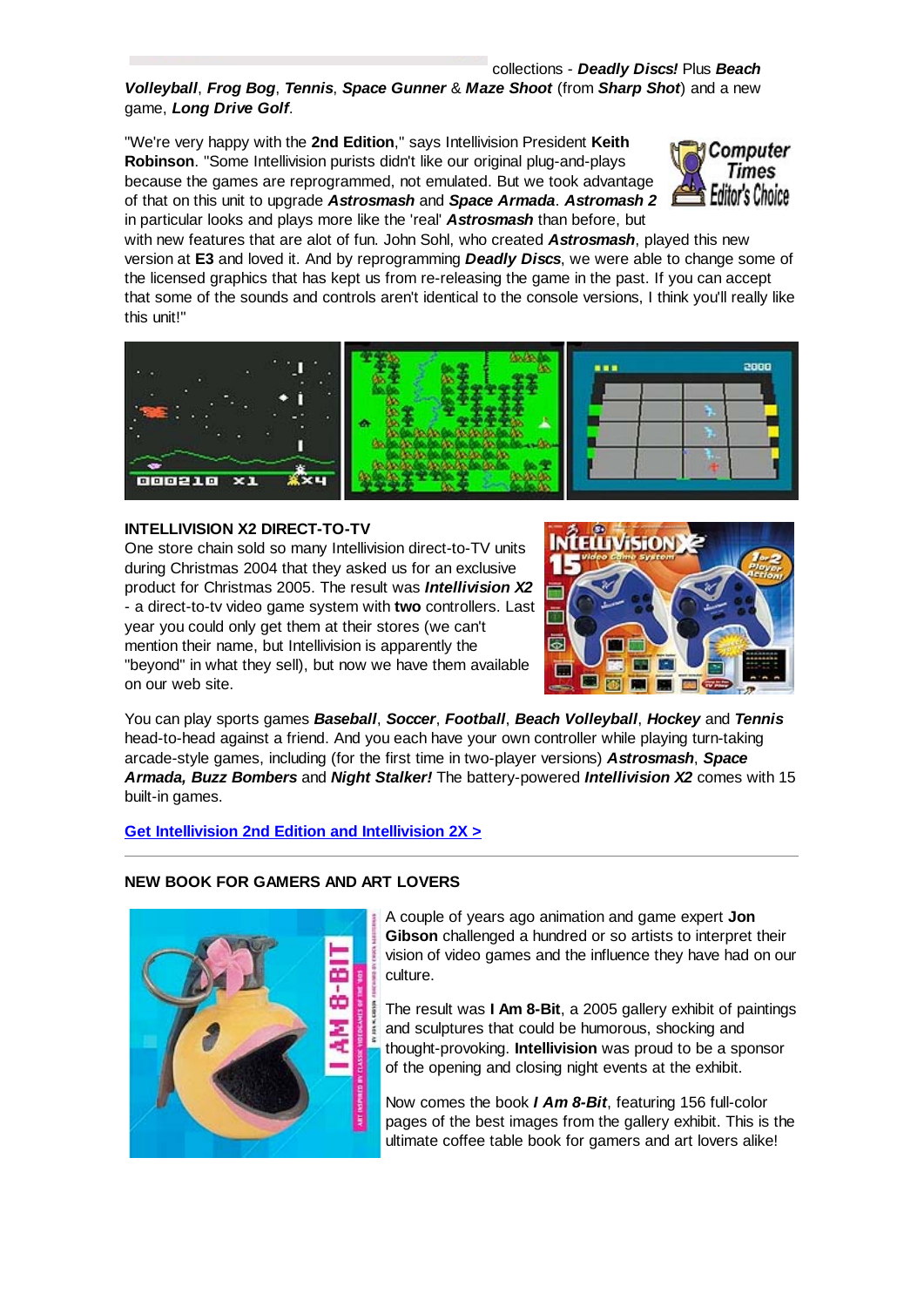

Books ordered from our web site are AUTOGRAPHED BY AUTHOR JON GIBSON!

**BONUS!** With each book ordered receive a set of 6 Intellivision theme buttons: Arcade, Battle & Simulation, Gaming, Sword & Sorcery, Space and Sports! Only available here!



**Get I Am 8-Bit >**

## **INTELLIVISION RINGTONES NOW ON MYSPACE**



If you haven't done so already, please come to the **Intellivision MySpace** page and add us to your friends! You can check out and comment on our blog, get news of upcoming events and take part in exclusive contests.

Right now, you can help us decide the burning question: **"Intellivision: Boy or Girl?"** An Intellivision coffee mug to the best answer.

And currently, our MySpace page is the **only** place to get **Intellivision ringtones and wallpaper** for your cellphone!

**Visit the intellivision MySpace page >**

# **NOW PLAY** *INTELLIVISION LIVES!* **ON XBOX 360**

**Microsoft** recently announced backward compatibility of *Intellivision Lives!* for the original Xbox on the Xbox 360. Now you can play over 60 of the classic Intellivision titles on your Xbox 360! Includes programmer interviews, unreleased games and classic TV commercials.

Requires a hard disk drive (HDD) accessory on your Xbox 360 console and an update file available free from Microsoft.

*Intellivision Lives!* for **Xbox**, now for **Xbox 360**, too! Rated **E** for Everyone.

**Get** *Intellivision Lives!* **for Xbox/Xbox 360 >**

**Microsoft Xbox 360 backward compatibility info & files >**